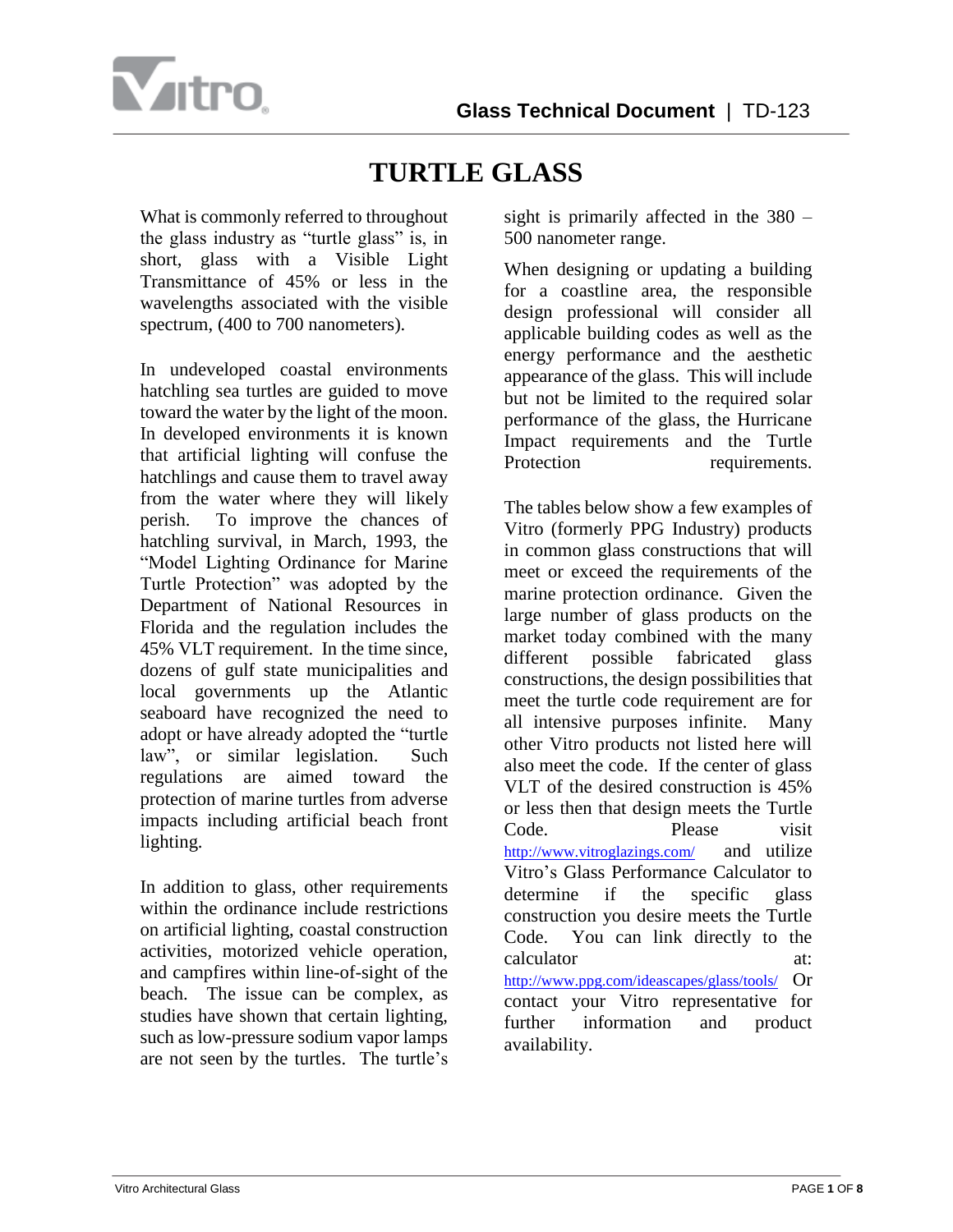

Table one shows monolithic Vitro glass products that meet or exceed the Turtle Code. Using the products shown here in any other typical architectural glass construction such as an Insulating Glass Unit, (IGU), or laminated or hurricane glass constructions, with any other glass type will result in a product that also meets the Turtle Code requirements. Thicker monolithic glass of the same substrate as shown below will have a lower VLT and will also meet the turtle code.



The VLT listed in table one is for

Note: The VLT for Solarcool coated monolithic glass is the same for the coating installed towards the interior or towards the exterior. Vistacool coatings are not to be installed towards the exterior.

| <b>Table 1: Select Vitro Monolithic Glass</b><br><b>Products with Visible Light</b><br><b>Transmittance</b><br>of Less Than 45% |                                              |  |
|---------------------------------------------------------------------------------------------------------------------------------|----------------------------------------------|--|
| <b>PRODUCT</b>                                                                                                                  | <b>VISIBLE LIGHT</b><br><b>TRANSMITTANCE</b> |  |
| <b>Uncoated Monolithic Glass</b>                                                                                                |                                              |  |
| 1/8" Graylite II                                                                                                                | 24%                                          |  |
| 1/4" Graylite II                                                                                                                | 9%                                           |  |
| 1/4" Pacifica                                                                                                                   | 42%                                          |  |
| 1/4" Solargray                                                                                                                  | 44%                                          |  |
| 5/16" Solarbronze                                                                                                               | 43%                                          |  |
| <b>Coated Monolithic Glass</b>                                                                                                  |                                              |  |
| <b>Solarcool Coating on</b>                                                                                                     |                                              |  |
| 3/16" Azuria                                                                                                                    | 27%                                          |  |
| $\frac{1}{4}$ "<br>Azuria                                                                                                       | 26%                                          |  |
| $\frac{1}{4}$ "<br>Pacifica                                                                                                     | 16%                                          |  |
| $\frac{1}{4}$ "<br>Solarbronze                                                                                                  | 21%                                          |  |
| $\frac{1}{4}$ "<br>Solargray                                                                                                    | 17%                                          |  |
| $\frac{1}{4}$ "<br>Solarblue                                                                                                    | 21%                                          |  |
| $\frac{1}{4}$ "<br>Solexia                                                                                                      | 30%                                          |  |
| $\frac{1}{4}$ "<br>Graylite II                                                                                                  | 3%                                           |  |
| $\frac{1}{4}$ "<br>Optigray                                                                                                     | 24%                                          |  |
| <b>Vistacool Coating on</b>                                                                                                     |                                              |  |
| 1/4" Pacifica                                                                                                                   | 32%                                          |  |
| $\frac{1}{4}$ "<br>Solargray                                                                                                    | 34%                                          |  |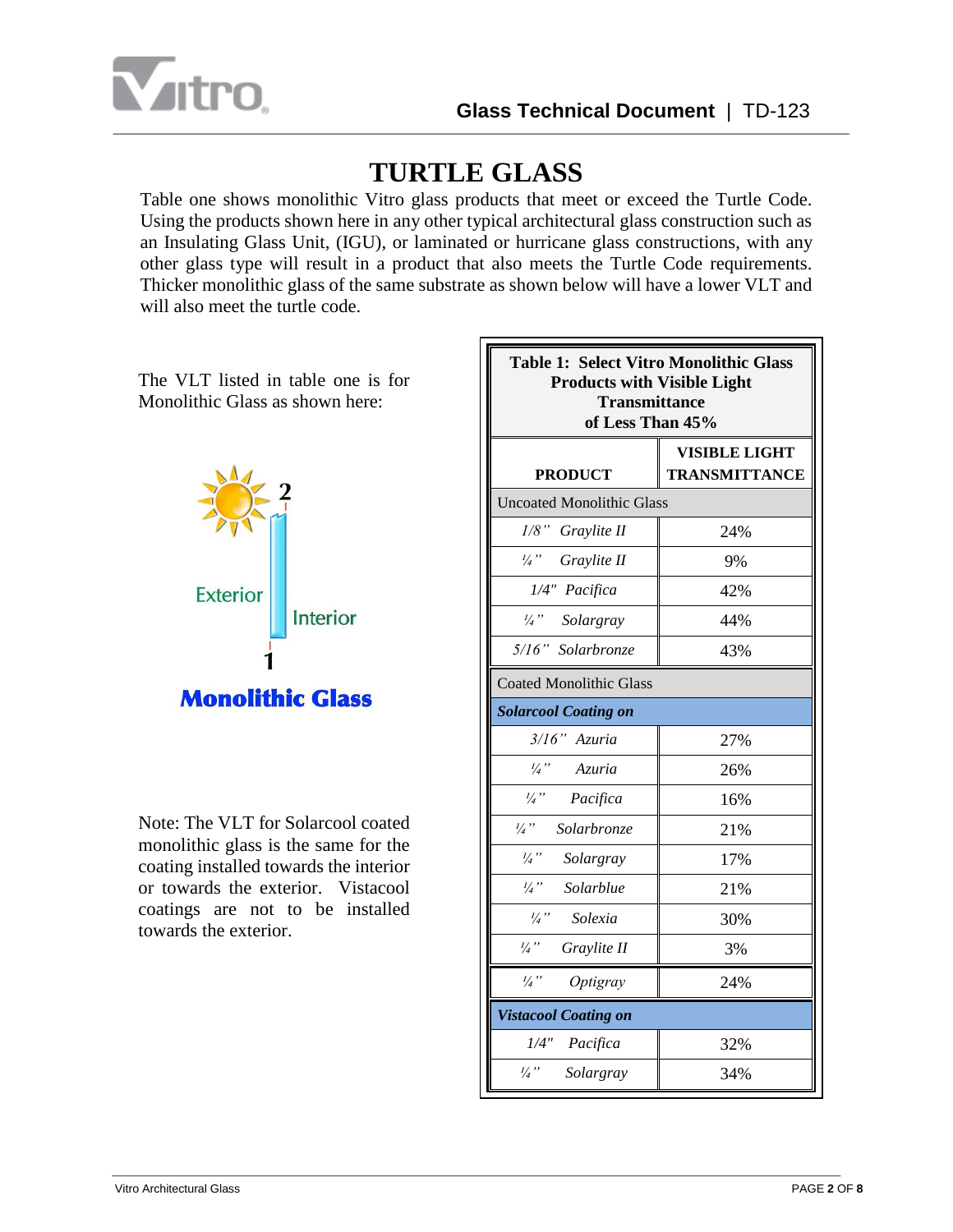



Table 2 shows a few examples of Vitro products used in an IG unit that will meet or exceed the VLT requirements of the marine protection ordinance. Many other Vitro products not listed here will also meet the code. Vitro's on-line Glass Performance Calculator can be used to determine if the specific glass construction you desire meets the Turtle Code.

| of Less Than 45%                                         | Table 2: Popular Insulating Glass Units with Visible Light Transmittance |                                    |  |
|----------------------------------------------------------|--------------------------------------------------------------------------|------------------------------------|--|
| Typical residential IGU's with glass thickness as shown: |                                                                          |                                    |  |
| <b>Outdoor Lite</b>                                      | <b>Indoor Lite</b>                                                       | <b>Visible Light Transmittance</b> |  |
| 1/8" Solargray                                           | 1/8" Solarban 70XL (3) Clear                                             | 43%                                |  |
| 1/8" Solarban 60 (2) Solargray                           | 1/8" Solexia<br>45%                                                      |                                    |  |
| $1/8$ " Solarban 60 (2) Solargray                        | 1/8" Solargray<br>33%                                                    |                                    |  |
| 3/16" Solargray                                          | $3/16$ " Clear                                                           | 45%                                |  |
| Typical commercial IGU's with two 1/4-inch, (6mm) lites  |                                                                          |                                    |  |
| <b>Outdoor Lite</b>                                      | <b>Indoor Lite</b>                                                       | <b>Visible Light Transmittance</b> |  |
| Pacifica                                                 | Clear                                                                    | 38%                                |  |
| Solargray                                                | Clear                                                                    | 40%                                |  |
| Graylite II                                              | Clear                                                                    | 8%                                 |  |
| Solarbronze                                              | Sungate 500 (3) Clear<br>44%                                             |                                    |  |
| Pacifica                                                 | 35%<br>Sungate 500 (3) Clear                                             |                                    |  |
| Pacifica                                                 | Sungate 400 (3) Clear<br>37%                                             |                                    |  |
| Solarban 60 (2) SolarBlue                                | Clear                                                                    | 44%                                |  |
| Solarban 60 (2) SolarBronze                              | Clear                                                                    | 42%                                |  |
| Solarban 67 (2) Optigray                                 | Clear<br>38%                                                             |                                    |  |
| Pacifica                                                 | Solarban 60 (3) Clear                                                    | 34%                                |  |
| Solarban 70XL (2) Solarblue                              | Clear                                                                    | 40%                                |  |
| Solarban 70XL (2) Solarbronze                            | Clear                                                                    | 38%                                |  |
| Solargray                                                | Solarban 70XL (3) Starphire                                              | 32%                                |  |
| Graylite II                                              | Solarban 70XL (3) Starphire                                              | 7%                                 |  |
| Solarban z50 (2) OPTIBLUE                                | Optiblue<br>37%                                                          |                                    |  |
| Solexia                                                  | Solarban z50 (3) OptiBlue                                                | 44%                                |  |
| Pacifica                                                 | Solarban z50 (3) OptiBlue<br>25%                                         |                                    |  |
| Solarban R100 (2) Starphire                              | Starphire<br>44%                                                         |                                    |  |
| Solarban R100 (2) Atlantica                              | Clear<br>32%                                                             |                                    |  |
| Solarban R100 (2) Optigray                               | Clear<br>29%                                                             |                                    |  |
| Vistacool (2) Solargray                                  | Clear                                                                    | 31%                                |  |
| Vistacool (2) Azuria                                     | Sungate 500 (3) Clear                                                    | 44%                                |  |
| Solarcool (2) Azuria                                     | Clear                                                                    | 23%                                |  |
| Solarcool (2) Graylite II                                | Clear                                                                    | 3%                                 |  |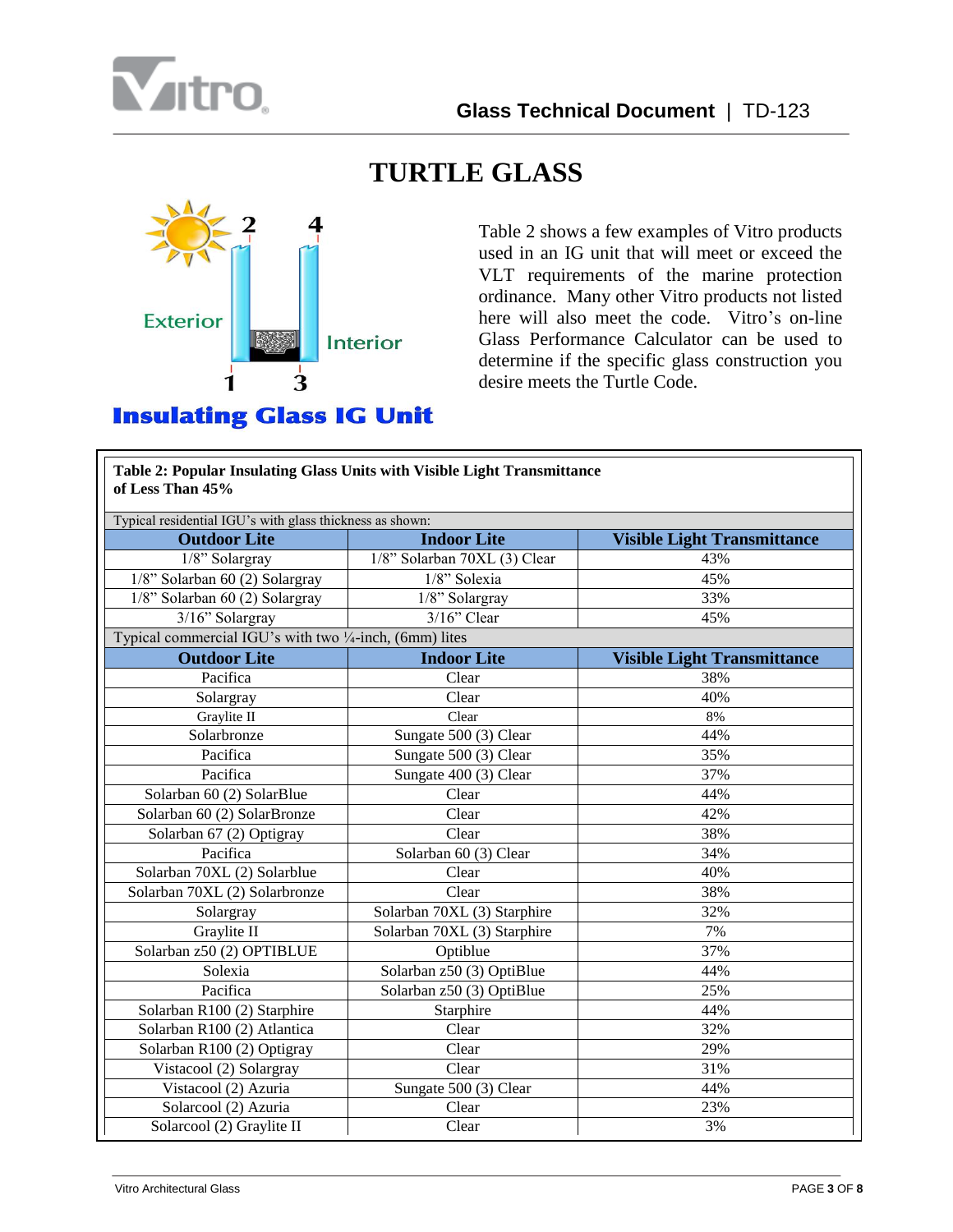



**Laminated Glass** 

Table 3 shows a few examples of Vitro products used in a monolithic laminated glass construction that will meet or exceed the VLT requirements of the marine protection ordinance. Many other Vitro products not listed here will also meet the code.

Note: Vitro MSVD Sungate and Solarban coated glass must be laminated by an approved Certified Laminator Program member in good standing for a valid warranty to be offered.

| <b>Outdoor Lite</b>            | <b>Indoor Lite</b>                   | <b>Visible Light Transmittance</b> |  |
|--------------------------------|--------------------------------------|------------------------------------|--|
| 1/8" Graylite II               | 1/8" Clear                           | 23%                                |  |
| 1/8" Graylite II               | 1/8" Solarban 60(3) Clear<br>20%     |                                    |  |
| 1/8" Solargray                 | 1/8" Solarban 70XL (3) Clear         | 40%                                |  |
| 1/8" Solarban 60 (2) Solargray | 1/8" Solargray                       | 33%                                |  |
| 3/16" Solarban 60 (2) Clear    | 3/16" Solargray                      | 41%                                |  |
| $3/16$ " Solarban 70XL $(2)$   | 3/16" Solarbronze                    | 39%                                |  |
| 1/4" Solargray                 | $\frac{1}{4}$ Clear                  | 43%                                |  |
| 1/4" Solarbronze               | $\frac{1}{4}$ " Solarban 60(3) Clear | 43%                                |  |
| 1/4" Solarban 60 (2) Solargray | $\frac{1}{4}$ " Clear                | 36%                                |  |
| 1/4" Solarban z50 Optiblue     | 1/4" Azuria                          | 40%                                |  |
| $1/4$ " Solarban 70XL $(2)$    | 1/4" Pacifica                        | 29%                                |  |
| $\frac{1}{4}$ "<br>Graylite II | 1/4" Clear                           | 9%                                 |  |
| 1/4" SOLARGRAY                 | $\frac{1}{4}$ " SUNGATE 500 (3)      | 41%                                |  |
| 1/4" SOLARCOOL (2) AZURIA      | $\frac{1}{4}$ " Clear                | 30%                                |  |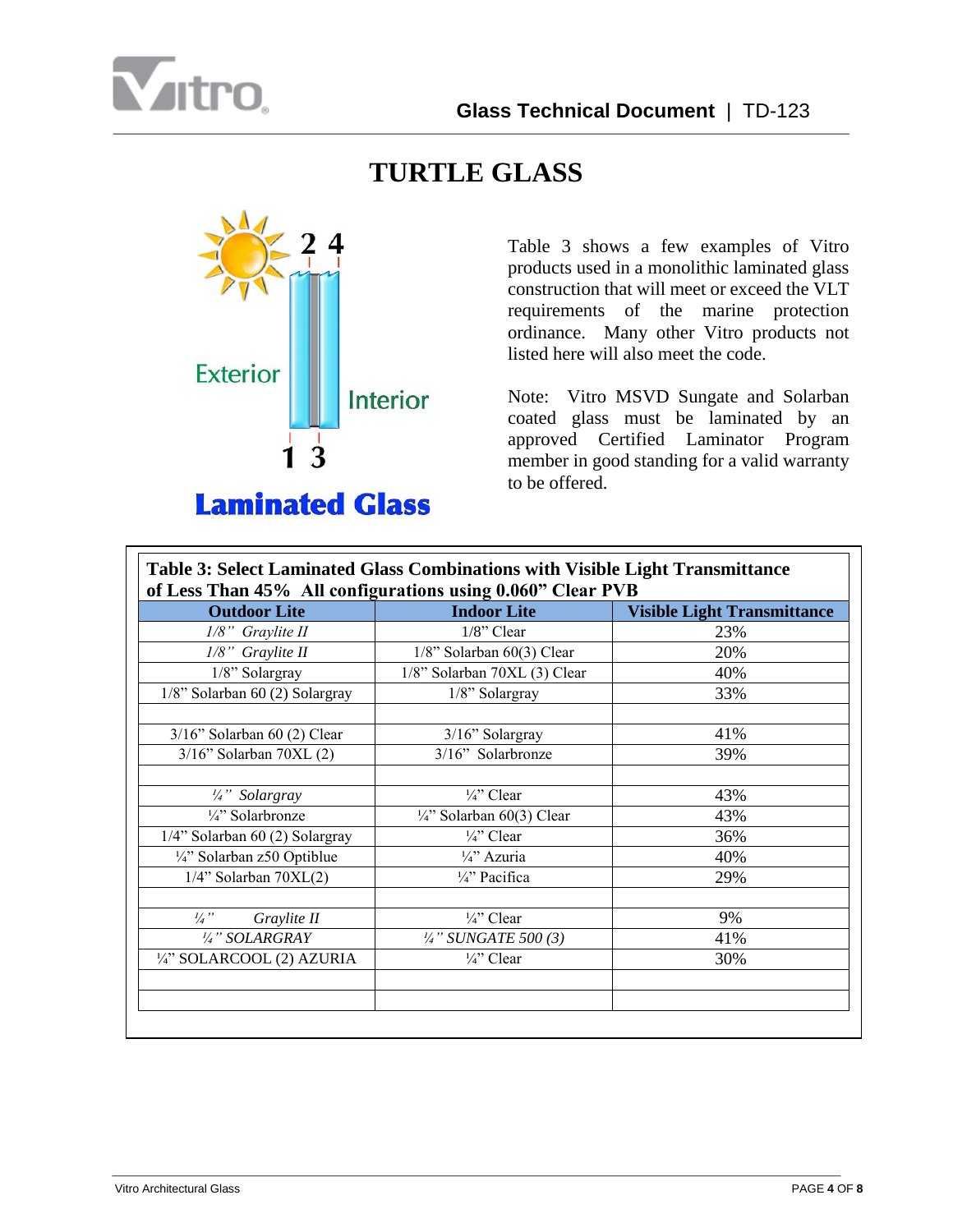



Table 4 shows a few examples of Vitro products used in an IGU with inboard laminated glass construction that will meet or exceed the VLT requirements of the marine protection ordinance. The laminate in this case is constructed with a standard PVB interlayer.

Many other Vitro products not listed here will also meet the code. Vitro's on-line Glass Performance Calculator can be used to determine if the specific glass construction you desire meets the Turtle Code.

**Table 4: Select Laminated Insulating Glass Unit Combinations with Visible Light Transmittance of Less Than 45%. All configurations using 0.090" Clear PVB**

| <b>Outdoor Lite</b>                   | <b>Lami</b> Lite 1                | <b>Lami Lite 2</b> |     |
|---------------------------------------|-----------------------------------|--------------------|-----|
| $1/8$ " Solargray                     | 1/8" Solarban 70XL(2) Clear       | $1/8$ " Clear      | 37% |
| $1/8$ " Solarbronze                   | 1/8" Solarban 70XL(2) Clear       | $1/8$ " Clear      | 41% |
|                                       |                                   |                    |     |
| 3/16" Solargray                       | $1/8$ " Clear                     | $1/8$ " Clear      | 45% |
| 3/16" Solargray                       | $1/8$ " Sungate 500(2) Clear      | $1/8$ " Clear      | 42% |
|                                       |                                   |                    |     |
| $\frac{1}{4}$ " Solarban 60 Solargray | $1/8$ " Clear                     | $1/8$ " Clear      | 35% |
| $\frac{1}{4}$ " Solarban z50 Optiblue | $1/8$ " Azuria                    | $1/8$ " Clear      | 43% |
| $\frac{1}{4}$ Azuria                  | $1/8$ " Solarban 70XL $(2)$ Clear | $1/8$ " Clear      | 42% |
|                                       |                                   |                    |     |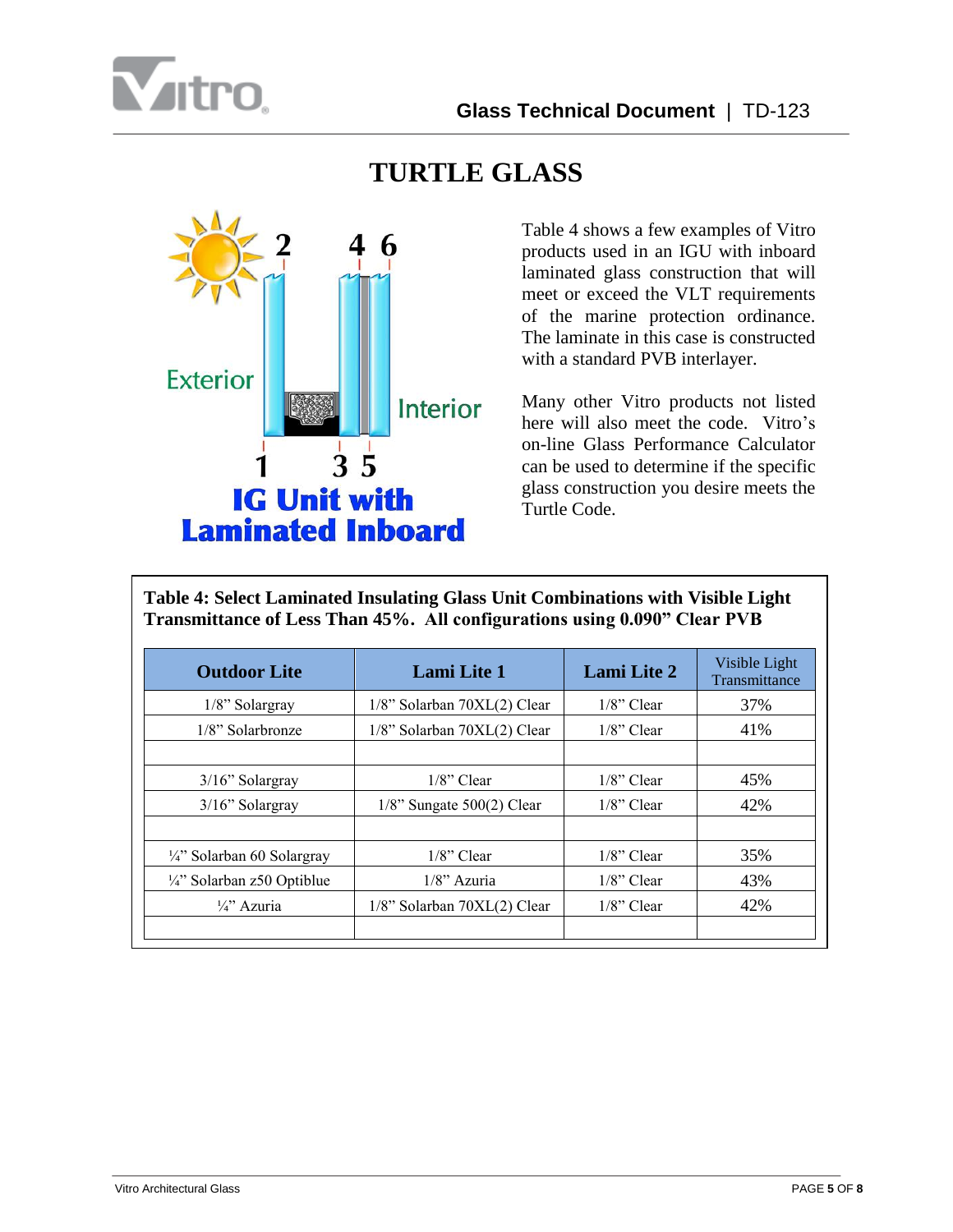



Table 5 shows a few examples of Vitro products used in an IGU with outboard laminated glass construction that will meet or exceed the VLT requirements of the marine protection ordinance. Note that the laminate in this case is constructed with the Pleotint® Sunlight Responsive interlayer.

Many other Vitro products not listed here will also meet the code. Vitro's on-line Glass Performance Calculator can be used to determine if the specific glass construction you desire meets the Turtle Code.

**Table 5: Thermochromic Pleotint® Sunlight Responsive Laminated Insulating Glass Unit Combinations with Visible Light Transmittance of Less Than 45%.**

| <b>Lami Lite 1</b>                     | <b>Lami Lite 2</b> | <b>Inboard Lite</b>                   | <b>Visible Light</b><br><b>Transmittance</b><br>$\leftarrow$ continuously variable $\rightarrow$ |
|----------------------------------------|--------------------|---------------------------------------|--------------------------------------------------------------------------------------------------|
| $\frac{1}{4}$ <sup>2</sup> Azuria      | $3/16$ " Clear     | $\frac{1}{4}$ " Solarban 60 (5) Clear | $43\%$ $\longleftrightarrow$ 10\%                                                                |
| $\frac{1}{4}$ Optiblue                 | $3/16$ " Clear     | $\frac{1}{4}$ " Solarban 60 (5) Clear | $40\%$ $\leftarrow$<br>$\rightarrow 9\%$                                                         |
| $\frac{1}{4}$ Solargray                | $3/16$ " Clear     | $\frac{1}{4}$ " Solarban 60 (5) Clear | $28\%$ $\leftarrow$<br>$\blacktriangleright$ 6%                                                  |
| $\frac{1}{4}$ <sup>2</sup> Solarbronze | $3/16$ " Clear     | $\frac{1}{4}$ " Solarban 60 (5) Clear | $33\%$ $\leftarrow$<br>$\rightarrow$ 7%                                                          |
|                                        |                    |                                       |                                                                                                  |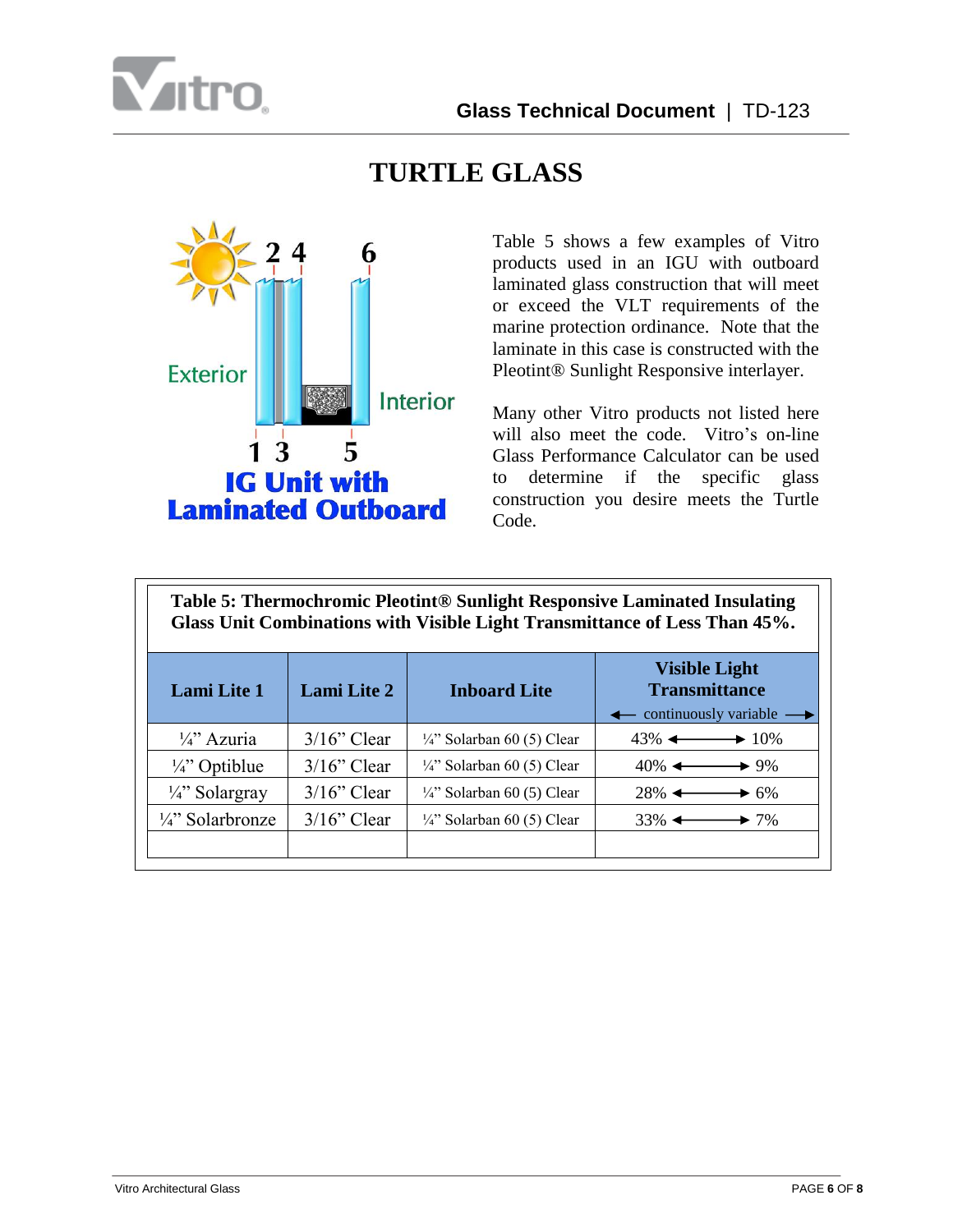



Table 6 shows a few examples of Vitro products used in a Triple Pane IGU construction that will meet or exceed the VLT requirements of the marine protection ordinance. Many other Vitro products not listed here will also meet the code.

Vitro's on-line Glass Performance Calculator can be used to determine if the specific glass construction you desire meets the Turtle Code.

| Table 6: Triple Pane Insulating Glass Units with Visible Light Transmittance<br>of Less Than 45% |                                          |                    |                                              |  |
|--------------------------------------------------------------------------------------------------|------------------------------------------|--------------------|----------------------------------------------|--|
| <b>Outdoor Lite</b>                                                                              | <b>Center Lite</b>                       | <b>Indoor Lite</b> | <b>Visible Light</b><br><b>Transmittance</b> |  |
| Typical residential IGU's with glass thickness as shown:                                         |                                          |                    |                                              |  |
| $1/8$ " Solarbronze                                                                              | $1/8$ " Solarban 70XL $(3)$<br>Clear     | $1/8$ " Clear      | 43%                                          |  |
| $1/8$ " Solarban 60 (2) Solargray                                                                | $1/8$ " Clear                            | $1/8$ " Clear      | 44%                                          |  |
| $1/8$ " Azuria                                                                                   | $1/8$ " Solarban 70XL $(3)$<br>Clear     | $1/8$ " Azuria     | 42%                                          |  |
| Typical commercial IGU's with three $\frac{1}{4}$ -inch, (6mm) lites                             |                                          |                    |                                              |  |
| <b>Outdoor Lite</b>                                                                              | <b>Center Lite</b>                       | <b>Indoor Lite</b> | <b>Visible Light</b><br><b>Transmittance</b> |  |
| $\frac{1}{4}$ " Solarblue                                                                        | $1/4$ " Clear                            | $1/4$ " Clear      | 44%                                          |  |
| $1/4$ " Azuria                                                                                   | $1/4$ " Solarban 70XL $(3)$<br>Starphire | $1/4$ " Clear      | 44%                                          |  |
| $\frac{1}{4}$ " Solarban z50 Optiblue                                                            | $1/4$ " Clear                            | $1/4$ " Azuria     | 35%                                          |  |
|                                                                                                  |                                          |                    |                                              |  |